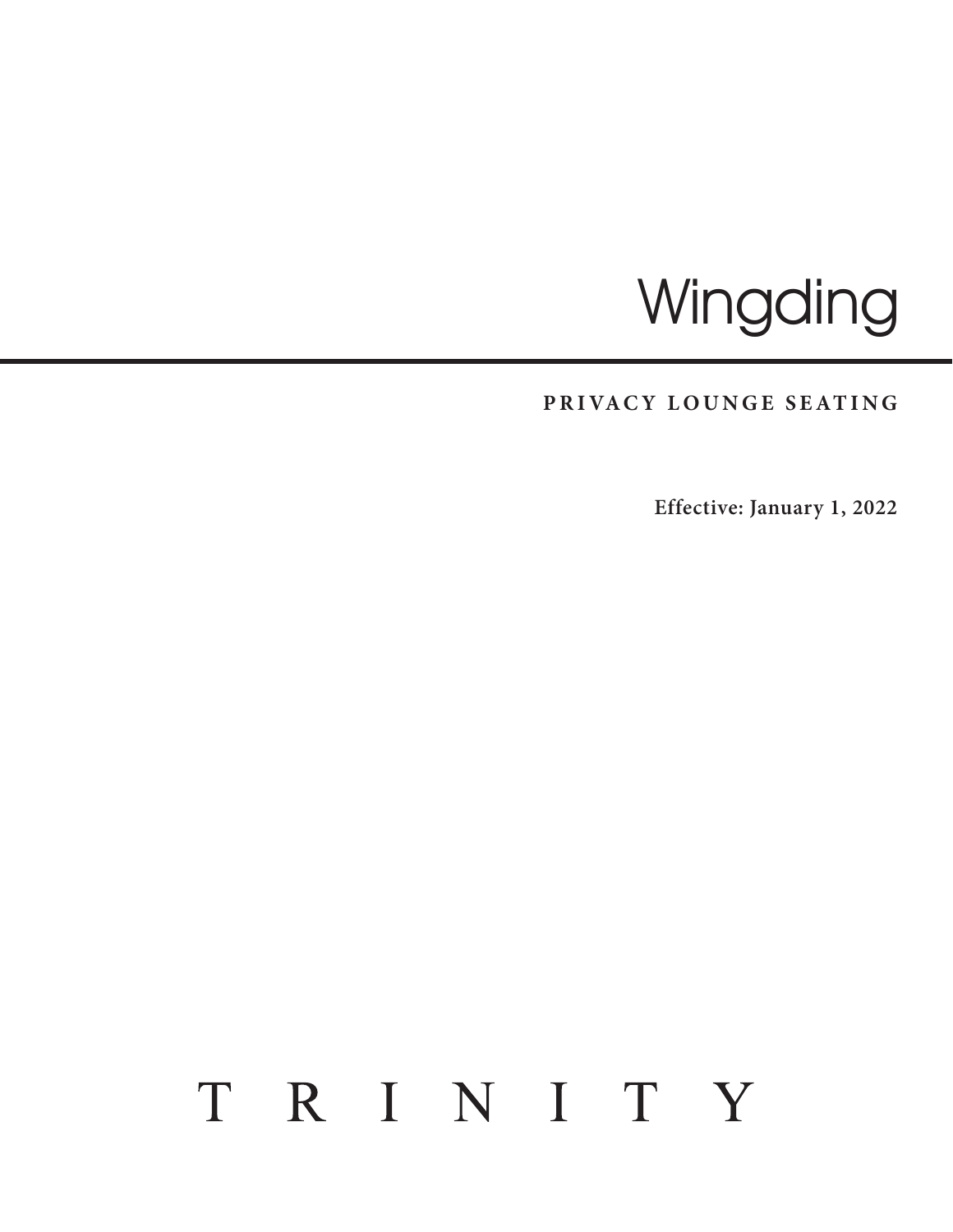TRINITY

| Date: | <sup>o</sup> age. | <b>Modification.</b> | <b>Description:</b> |
|-------|-------------------|----------------------|---------------------|
|       |                   |                      |                     |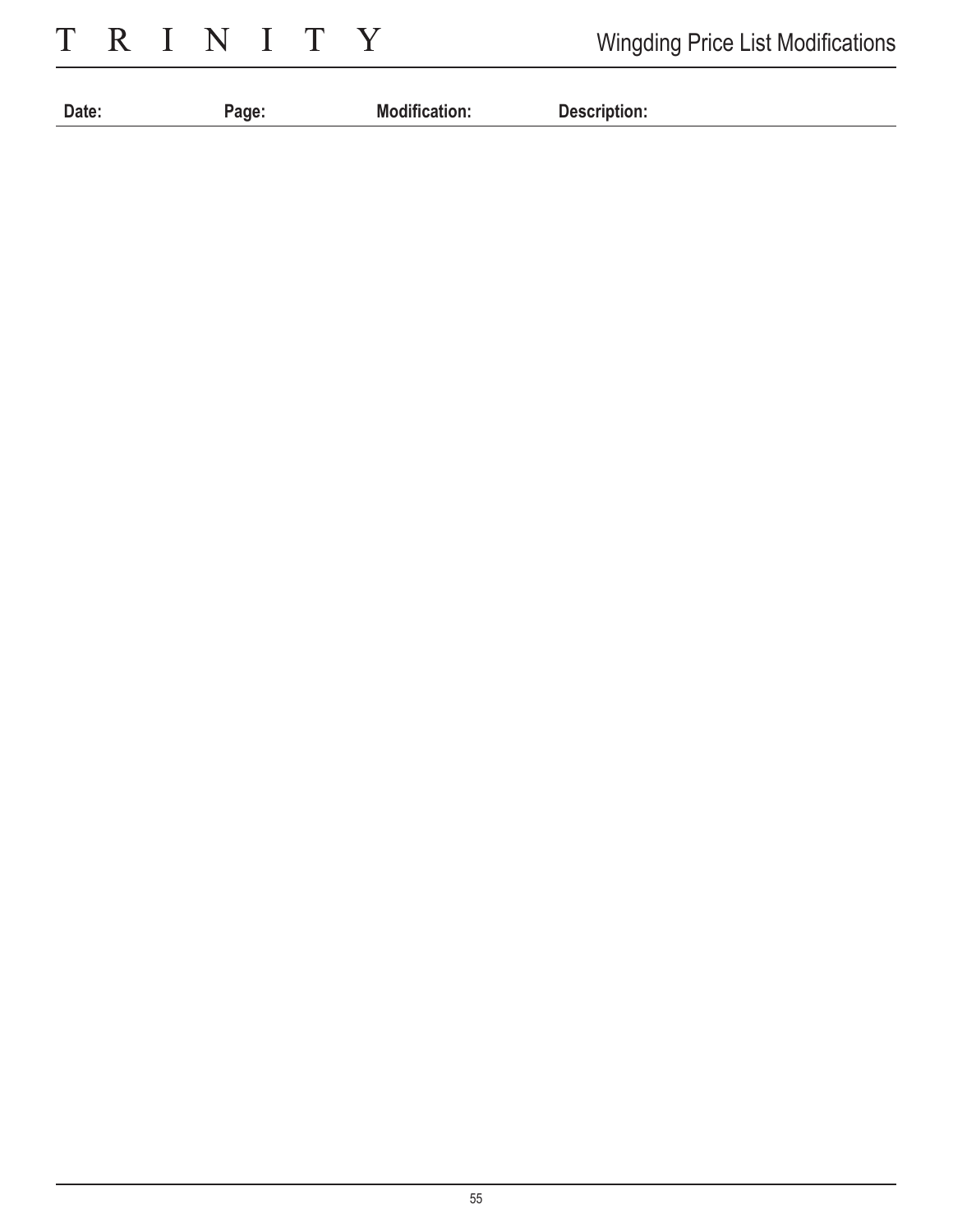#### N  $\overline{I}$  $\overline{I}$ T Y T R

### **DESCRIPTION:**

- Upholstery Frames: Hardwood & Plywood
- Seat: High Density Foam Over Sheet Webbing
- Back: High Density Foam Over Plywood Frame
- Fixed Pillow Headrest
- 10 Year Warranty

### **OPTIONS:**

| ST2   |  |
|-------|--|
| USB-1 |  |
| PM2   |  |
| CC    |  |

*Note: Pillow Can Be A Contrasting Color From Privacy Chair*

Feather Down & Polyester Pillows Available (See Page 5)

| <b>PRIVACY LOUNGE / OTTOMANS</b>                    | ITEM#: |            |                                                                                                                                       |                                                         | SPECIFICATIONS   GRADES   LIST PRICES:                   |      |                                |      |      |                                           |      |      |      |      |                |
|-----------------------------------------------------|--------|------------|---------------------------------------------------------------------------------------------------------------------------------------|---------------------------------------------------------|----------------------------------------------------------|------|--------------------------------|------|------|-------------------------------------------|------|------|------|------|----------------|
| <b>PRIVACY CHAIR W/ SWIVEL BASE</b>                 |        |            |                                                                                                                                       | Overall: 38.5"w 31"d 51.5"h<br>Seat: 24.5"w 20"d 18.5"h |                                                          |      | Arm: $n/a$<br>Weight: 100 lbs. |      |      | COM: 6.25 yds.<br>COL: 112.5 sq.ft.       |      |      |      |      |                |
|                                                     |        | <b>COM</b> | COL                                                                                                                                   | $\mathbf{1}$                                            | $\overline{2}$                                           | 3    | 4                              | 5    | 6    | 7                                         | 8    | 9    | 10   | L1   | L <sub>2</sub> |
|                                                     | 345-C  | 1583       | 1742                                                                                                                                  | 1815<br>360° Swivel Base / Tight Seat & Back            | 1974                                                     | 2133 | 2292                           | 2451 | 2610 | 2770                                      | 2929 | 3088 | 3247 | 3450 | 4023           |
| *NOTE*<br>Optional<br>Storage<br>Cubby<br>Available | 345-D  | 1594       | 1753                                                                                                                                  | 1825                                                    | 1984<br>Self-Return 180° Swivel Base / Tight Seat & Back | 2143 | 2302                           | 2462 | 2621 | 2780                                      | 2939 | 3098 | 3257 | 3460 | 4033           |
| PRIVACY LOUNGE CHAIR W/ BLACK STEEL BASE            |        |            |                                                                                                                                       | Overall: 38.5"w 31"d 51.5"h<br>Seat: 24.5"w 20"d 18.5"h |                                                          |      | Arm: $n/a$<br>Weight: 85 lbs.  |      |      | <b>COM:</b> 5.25 yds.<br>COL: 94.5 sq.ft. |      |      |      |      |                |
|                                                     |        | <b>COM</b> | COL                                                                                                                                   | 1                                                       | $\overline{2}$                                           | 3    | 4                              | 5    | 6    | 7                                         | 8    | 9    | 10   | L1   | L <sub>2</sub> |
|                                                     | 346-A  | 1702       | 1873                                                                                                                                  | 1877                                                    | 2010<br>4 Leg - Black Steel Base / Tight Seat & Back     | 2144 | 2278                           | 2411 | 2545 | 2679                                      | 2812 | 2946 | 3079 | 3257 | 3738           |
| PRIVACY LOUNGE CHAIR W/ FLAT POLISHED ALUMINUM BASE |        |            | Overall: 38.5"w 31"d 51.5"h<br>Arm: $n/a$<br><b>COM:</b> 5.25 yds.<br>Seat: 24.5"w 20"d 18.5"h<br>Weight: 85 lbs.<br>COL: 94.5 sq.ft. |                                                         |                                                          |      |                                |      |      |                                           |      |      |      |      |                |
|                                                     |        | <b>COM</b> | COL                                                                                                                                   | 1                                                       | 2                                                        | 3    | 4                              | 5    | 6    | 7                                         | 8    | 9    | 10   | L1   | L <sub>2</sub> |
|                                                     | 346-B  | 1595       | 1754                                                                                                                                  | 1775                                                    | 1909<br>4 Leg - Flat Polished Base / Tight Seat & Back   | 2042 | 2176                           | 2309 | 2443 | 2577                                      | 2710 | 2844 | 2978 | 3155 | 3636           |
| <b>OTTOMAN W/ BLACK STEEL BASE</b>                  |        | Seat: n/a  |                                                                                                                                       | Overall: 25.25"w 21.75"d 15"h                           |                                                          |      | Arm: n/a<br>Weight: 30 lbs.    |      |      | COM: 1.50 yds.<br>COL: 27 sq.ft.          |      |      |      |      |                |
|                                                     |        | <b>COM</b> | COL                                                                                                                                   | 1                                                       | $\overline{2}$                                           | 3    | 4                              | 5    | 6    | $\overline{7}$                            | 8    | 9    | 10   | L1   | L2             |
|                                                     | 344-A  | 590        | 649                                                                                                                                   | 660<br>4 Leg - Black Steel Base / Tight Seat            | 711                                                      | 761  | 812                            | 863  | 914  | 965                                       | 1016 | 1067 | 1118 | 1168 | 1352           |
| OTTOMAN W/ FLAT POLISHED ALUMINUM BASE              |        | Seat: n/a  |                                                                                                                                       | Overall: 25.25"w 21.75"d 15"h                           |                                                          |      | Arm: $n/a$<br>Weight: 30 lbs.  |      |      | COM: 1.50 yds.<br>COL: 27 sq.ft.          |      |      |      |      |                |
|                                                     |        | <b>COM</b> | COL                                                                                                                                   | $\mathbf{1}$                                            | $\overline{2}$                                           | 3    | 4                              | 5    | 6    | $\overline{7}$                            | 8    | 9    | 10   | L1   | L <sub>2</sub> |
|                                                     | 344-B  | 482        | 531                                                                                                                                   | 507                                                     | 532<br>4 Leg - Flat Polished Base / Tight Seat           | 558  | 583                            | 609  | 634  | 660                                       | 685  | 711  | 736  | 769  | 860            |